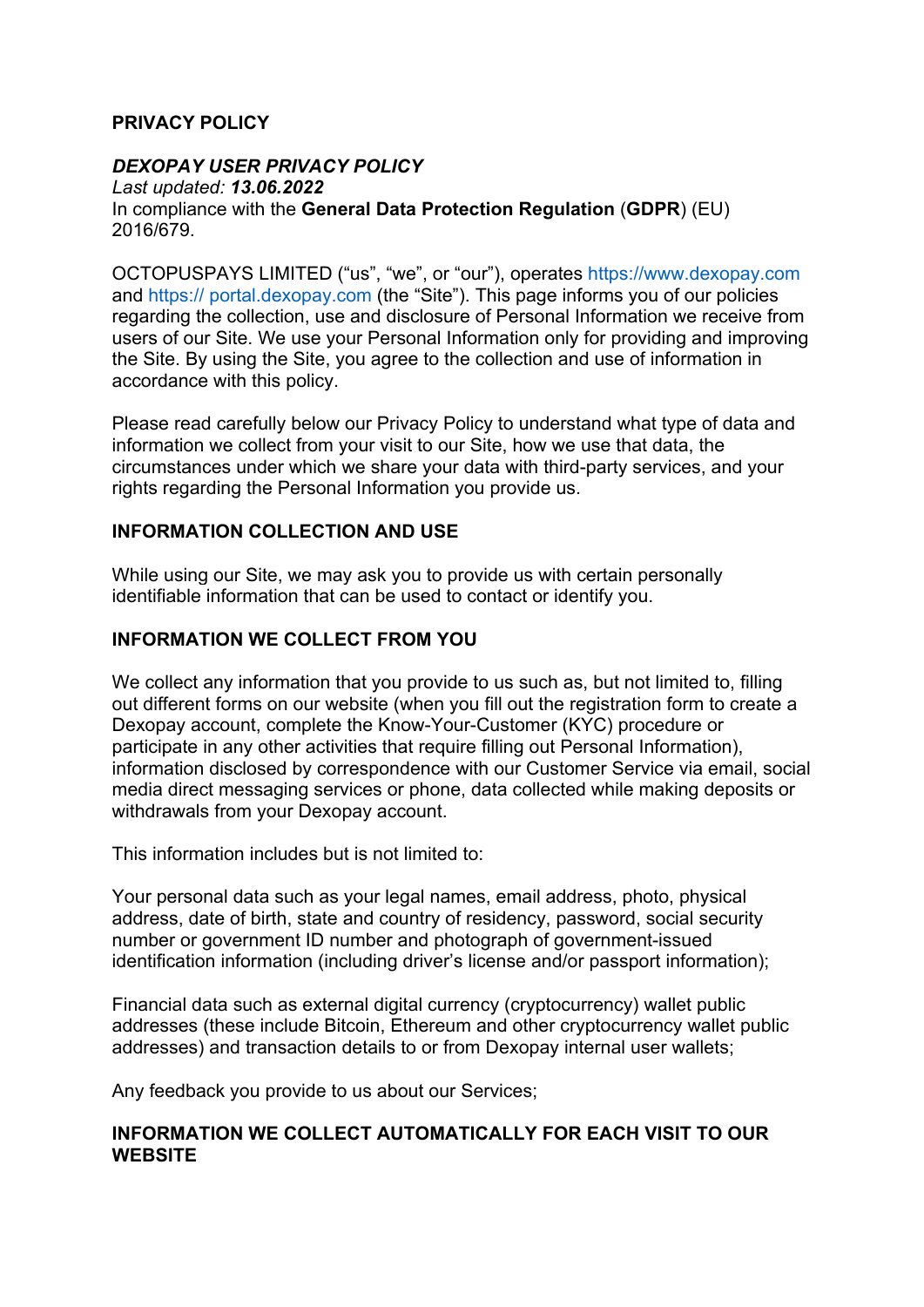# **LOG DATA**

Like many site operators, we collect information that your browser sends whenever you visit our Site ("Log Data"). This Log Data may include information such as your computer's Internet Protocol ("IP") address, device information, browser type, browser version, the pages of our Site that you visit, the time and date of your visit, the time spent on those pages and other statistics. In addition, we may use third party services such as Google Analytics and Google Adwords that collect, monitor and analyze this type of information in order to improve the quality of your experience on our Site.

# **TRANSACTION DATA**

We collect and store data of financial cryptocurrency transactions related to your use of our Services, including information about your Dexopay cryptocurrency wallet balances, deposits, withdrawals and entrusted external digital currency public wallet addresses.

# **COOKIES**

Cookies are files with small amount of data, which may include an anonymous unique identifier. Cookies are sent to your browser from a web site and stored on your computer's hard drive. Like many sites, we use "cookies" to collect information. You can instruct your browser to refuse all cookies or to indicate when a cookie is being sent. However, if you do not accept cookies, you may not be able to use some portions of our Site.

You can adjust in your browser's Settings your preferences regarding allowing, storing, deleting or blocking cookies from sites you visit.

#### **PIXEL TAGS**

Pixel tags are small blocks of code that may be placed on our Site or email correspondence (including but not limited to company update newsletters, offer emails or other company marketing emails) that are often used to read and place cookies. Pixel tags allow to track website usage, including to determine when emails have been opened and acted upon (e.g. clicks, engagement, unsubscription rate among other data).

#### **WE COLLECT THIS INFORMATION FOR:**

Improving our Site in order to better serve you;

Providing the services you request, process transactions and related information such as transaction confirmations, receipts and request for authorizations;

Providing Customer Service and administer our Site, system and internal operations, including system bugs, troubleshooting, analysis of data, testing of features, for statistical purposes and to keep the Site and portal safe and secure;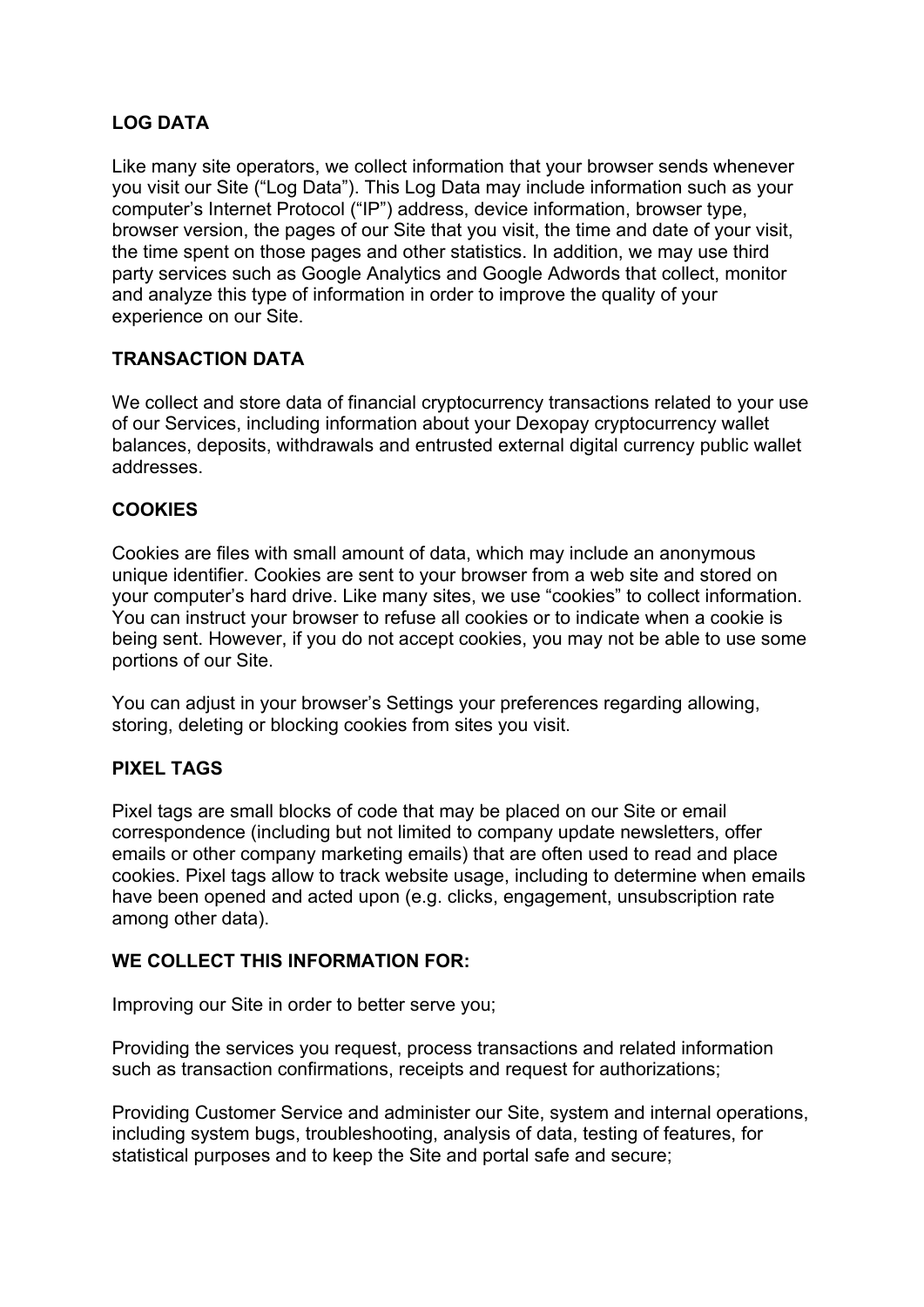Sending you technical reports, notices, security alerts and administrative messages;

Communicating about service offers, product promotions, rewards, events, news and other information that is related to our company and would be of interest to you;

Creating more personalized promotional offers and advertising campaigns through Google Adwords, Facebook Ads, Instagram Ads, Linkedin Ads, Twitter Ads, Mailchimp or other similar services as well as social media channels used by us.

To conduct relevant Know-Your-Customer (KYC) procedure, Anti-Money Laundering (AML) and Combating of Financing of Terrorism (CFT) checks;

### **DISCLOSURE OF YOUR PERSONAL INFORMATION**

By agreeing to this Privacy Policy, you give us your consent to share your Personal Information with:

Third-party service providers that execute services on our behalf, such as but not limited to identity verification services (to comply with KYC, AML and CFT checks), fraud protection services, website analytics and search engine optimization services, advertisement placement and email marketing services;

Between and among OCTOPUSPAYS LIMITED current and future parent, affiliate and subsidiary companies under common control and ownership;

Law enforcement, government officials or other third parties to comply with requests issued by law, subpoena or court order;

Other third parties given you have granted a consent.

#### **CREATION AND USE OF AN ACCOUNT**

In order to use our services you are required to set up a personal account on the Site and provide Personal Information. You can review, edit and delete your Personal Information inside your account or by contacting our Customer Service. In case you delete your account, we may keep your Personal Information in our database for the purpose of complying with the AML and CFT checks as required by law. However, we may not continue to use your provided Personal Information for any other purpose beside the AML, CFT requirements as described in this Privacy Policy.

#### **SECURITY**

The security of your Personal Information is important to us but remember that no method of transmission over the Internet, or method of electronic storage, is 100% secure. While we strive to use commercially acceptable means to protect your Personal Information, we cannot guarantee its absolute security.

# **LINKS TO OTHER SITES**